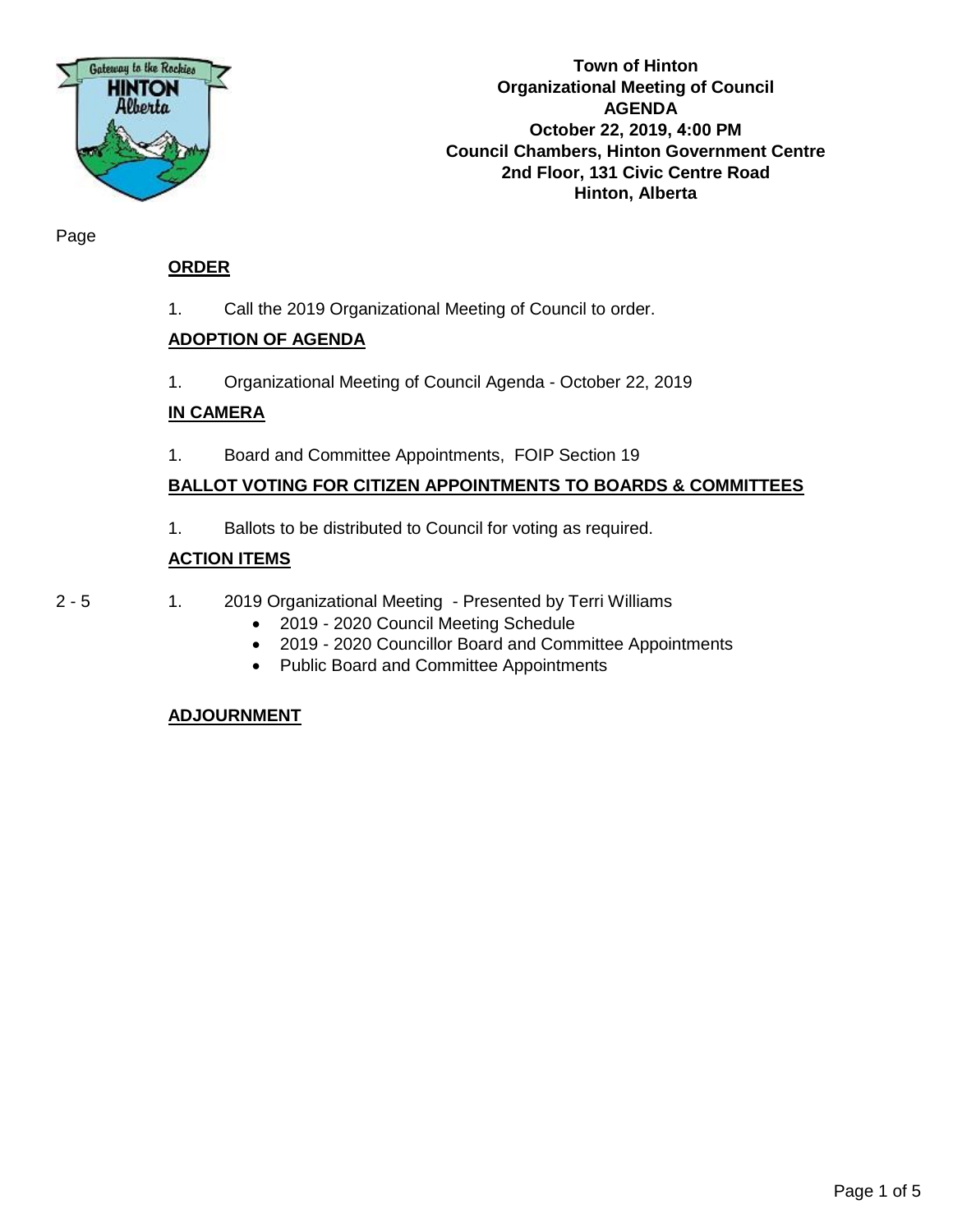

### **TOWN OF HINTON Administrative Report**

#### ☐ **DIRECTION REQUEST** ☒ **REQUEST FOR DECISION** ☐ **INFORMATION ITEM**

**DATE**: Organizational Meeting October 22, 2019

**FROM:** Martin Taylor CAO

**RE**: **2019 – 2020 Organizational Meeting**

#### **Recommended Action**

*Administration recommends that*

- *1. Council approve:*
	- *the 2019 – 2020 Regular Council meeting schedule,*
	- *the 2019 – 2020 Councillor Board and Committee Appointments and further*
- *2. Council appoint public members to Boards and Committees*

#### **Background**

In accordance with the Municipal Government Act, Section 192(1), and Procedure Bylaw 1060-6 Section 5.4, Council must hold an organizational meeting annually.

During an organizational meeting, Council will approve the Regular meeting schedule for the next year, appoint public members to Boards and Committees, and review and formalize the Mayor's recommendation for the appointment of Councillors to committees.

| <b>Financial Implications</b>                                                                       |                                                                                        |
|-----------------------------------------------------------------------------------------------------|----------------------------------------------------------------------------------------|
| <b>Items</b>                                                                                        | <b>Comments</b>                                                                        |
| <b>Operating Cost/Implications</b>                                                                  | No operating cost/implications                                                         |
| <b>Capital Cost</b>                                                                                 | No capital costs                                                                       |
| <b>Budget Available</b>                                                                             | No budget required                                                                     |
| Source of Funds<br><b>Budgeted Amount</b><br>$\circ$<br>Grants (successful/unsuccessful)<br>$\circ$ | N/A                                                                                    |
| <b>Unbudgeted Costs</b><br>Options for where to acquire the<br>$\circ$<br>necessary funds           | Adding additional meetings, than what is presented may<br>have financial implications. |

#### **Asset Management Implications**

There are no Asset Management Implications in regards to an Organizational meeting.

#### **Public Engagement**

There is no public engagement required for an Organizational meeting.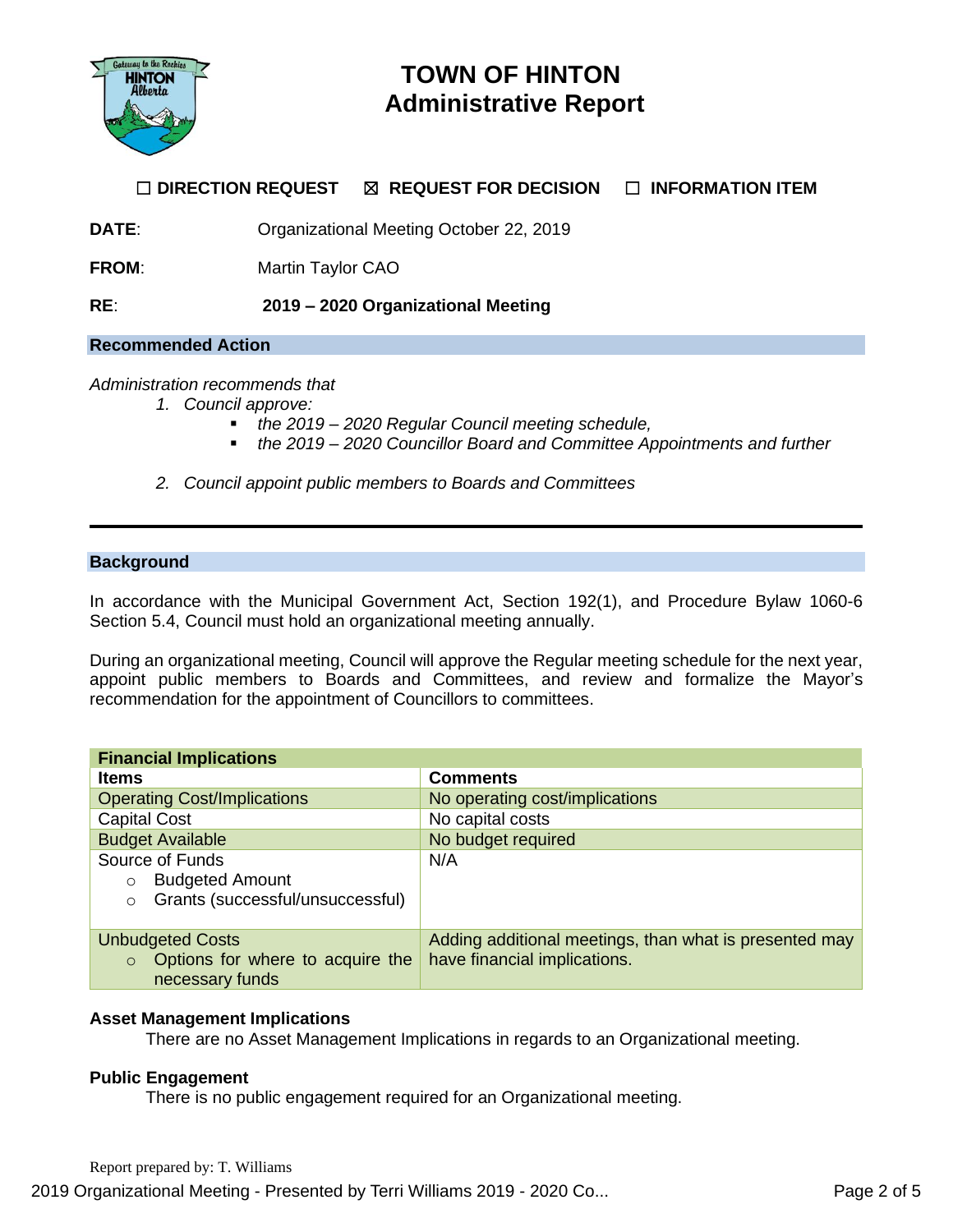#### **Communications**

Organizational meeting is advertised on the Town of Hinton website. Public members appointed to boards and committees will be notified.

#### **Risk / Liability**

Failure to conduct an organizational meeting is direct violation of Section 192(1) of the Municipal Government Act and Section 5.4 of the Procedure Bylaw.

| <b>Legislative Implications</b>                            |                           |                                                                                                                                                                        |
|------------------------------------------------------------|---------------------------|------------------------------------------------------------------------------------------------------------------------------------------------------------------------|
| <b>Conforms with:</b>                                      | Yes/No/<br><b>Partial</b> | <b>Comments</b>                                                                                                                                                        |
| <b>Council's Strategic Plan</b>                            | <b>Yes</b>                | Supports Key Strategy 3.1.3: Develop a more consultative<br>approach to operational planning and Key Strategy 3.1.4:<br>Build relationships with community connectors. |
| <b>Community Sustainability</b><br><b>Plan</b>             | <b>Yes</b>                | The Town of Hinton board structure supports the good<br>governance pillar of the Community Sustainability Plan.                                                        |
| <b>Policies</b><br><b>Municipal</b><br>or<br><b>Bylaws</b> | <b>Yes</b>                | Aligns with Council Committees Bylaw 1070-4 and Council<br>Procedure Bylaw 1060-6.                                                                                     |
| <b>Provincial Laws or MGA</b>                              | <b>Yes</b>                | Municipal Government Act Section 192(1)                                                                                                                                |
| <b>Other plans or policies</b>                             |                           |                                                                                                                                                                        |

#### **Options / Alternatives**

- *1. Council approve:*
	- *the 2019 – 2020 Regular Council meeting schedule,*
	- *the 2019 2020 Councillor Board and Committee Appointments and further*

*Council appoint public members to Boards and Committees.*

- 2. Council approve:
	- The 2019 2020 Regular Council meeting schedule as amended.
	- **The 2019 2020 Councillor Board and Committee Appointments as amended.**

Council appoint public members to Boards and Committees.

#### **Attachment(s)**

- 1. 2019 2020 Regular Council meeting schedule
- 2. 2019 2020 Councillor Board and Committee Appointments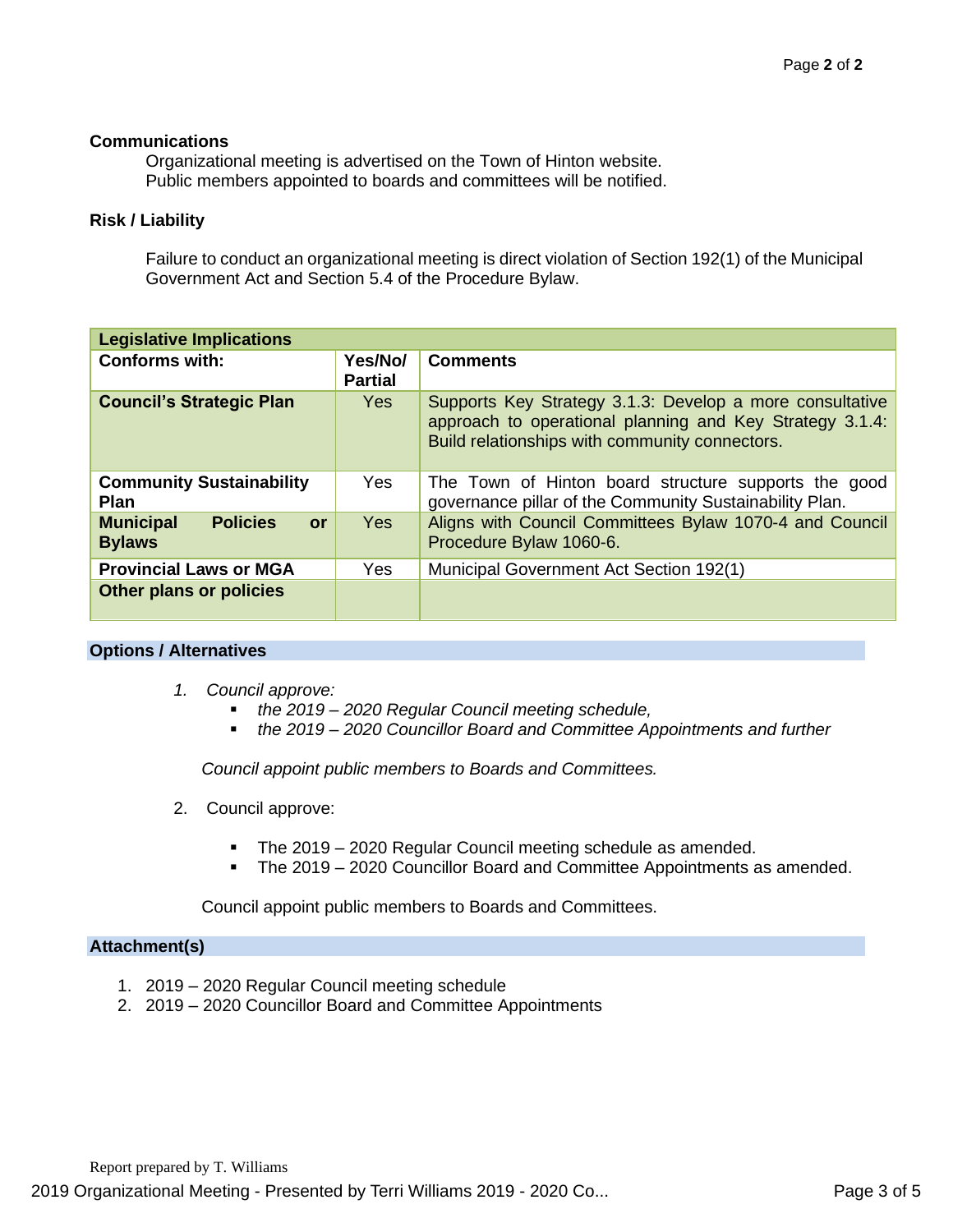

**2019-20**

#### **NOVEMBER 2019**

|  | S M T W T F S              |  |             |  |
|--|----------------------------|--|-------------|--|
|  |                            |  | $1 \quad 2$ |  |
|  | 3 4 <mark>5</mark> 6 7 8 9 |  |             |  |
|  | 10 11 12 13 14 15 16       |  |             |  |
|  | 17 18 19 20 21 22 23       |  |             |  |
|  | 24  25  26  27  28  29  30 |  |             |  |

### **DECEMBER 2019**

|          |  | S M T W T F S              |  |
|----------|--|----------------------------|--|
|          |  |                            |  |
|          |  | 1 2 3 4 5 6 7              |  |
|          |  | 8 9 10 11 12 13 14         |  |
|          |  | 15  16  17  18  19  20  21 |  |
|          |  | 22 23 24 25 26 27 28       |  |
| 29 30 31 |  |                            |  |

#### **JANUARY 2020**

| S. | MTWTFS                           |  |                             |  |
|----|----------------------------------|--|-----------------------------|--|
|    |                                  |  | $1 \quad 2 \quad 3 \quad 4$ |  |
|    | 5  6 <mark>7</mark> 8  9  10  11 |  |                             |  |
|    | 12  13  14  15  16  17  18       |  |                             |  |
|    | 19 20 21 22 23 24 25             |  |                             |  |
|    | 26 27 28 29 30 31                |  |                             |  |

**APRIL 2020**

#### **FEBRUARY 2020**

| S. | M T W T F S          |  |  |   |
|----|----------------------|--|--|---|
|    |                      |  |  | 1 |
|    | 2 3 4 5 6 7 8        |  |  |   |
|    | 9 10 11 12 13 14 15  |  |  |   |
|    | 16 17 18 19 20 21 22 |  |  |   |
|    | 23 24 25 26 27 28 29 |  |  |   |

## **MAY 2020 S M T W T F S** 2

|    | 3 4 5 6 7 8 9              |  |  |  |
|----|----------------------------|--|--|--|
|    | 10 11 12 13 14 15 16       |  |  |  |
|    | 17 18 19 20 21 22 23       |  |  |  |
|    | 24  25  26  27  28  29  30 |  |  |  |
| 31 |                            |  |  |  |

#### **AUGUST 2020**

| S.             | M T W T F S                |  |   |
|----------------|----------------------------|--|---|
|                |                            |  | 1 |
| 2 <sup>1</sup> | 3 4 5 6 7 8                |  |   |
| 9              | 10 11 12 13 14 15          |  |   |
|                | 16  17  18  19  20  21  22 |  |   |
|                | 23 24 25 26 27 28 29       |  |   |
| 30 31          |                            |  |   |



|              | <b>MARCH 2020</b> |                        |    |             |       |                |  |  |  |  |  |
|--------------|-------------------|------------------------|----|-------------|-------|----------------|--|--|--|--|--|
| <sub>S</sub> | м                 | $\mathbf{T}$           |    | W T F       |       | S.             |  |  |  |  |  |
| $\mathbf{1}$ | $\overline{2}$    |                        |    | 3 4 5 6     |       | $\overline{7}$ |  |  |  |  |  |
| 8            | 9                 | $10-1$                 |    | 11 12 13    |       | 14             |  |  |  |  |  |
| 15           | 16                | 17 <sup>2</sup>        | 18 |             | 19 20 | 21             |  |  |  |  |  |
|              |                   | $22 \quad 23 \quad 24$ |    | 25 26 27 28 |       |                |  |  |  |  |  |

# **MARCH 2020**

|   |  | S M T W T F S              |                             |  |
|---|--|----------------------------|-----------------------------|--|
|   |  |                            | $1 \quad 2 \quad 3 \quad 4$ |  |
|   |  | 5 6 7 8 9 10 11            |                             |  |
| 4 |  | 12  13  14  15  16  17  18 |                             |  |
|   |  | 19 20 21 22 23 24 25       |                             |  |
| 8 |  | 26 27 28 29 30             |                             |  |
|   |  |                            |                             |  |

**JUNE 2020**

30 31

| S. | M     |      | T W T F                    |  |  |
|----|-------|------|----------------------------|--|--|
|    | 1     |      | 2 3 4 5 6                  |  |  |
|    |       |      | 7 8 9 10 11 12 13          |  |  |
|    |       |      | 14  15  16  17  18  19  20 |  |  |
|    |       |      | 21 22 23 24 25 26 27       |  |  |
|    | 28 29 | - 30 |                            |  |  |

| <b>JULY 2020</b> |    |    |              |       |    |    |  |  |  |  |
|------------------|----|----|--------------|-------|----|----|--|--|--|--|
| s                | м  | т  | W            | т.    | F  | S  |  |  |  |  |
|                  |    |    | $\mathbf{1}$ | 2     | 3  | 4  |  |  |  |  |
| 5                | 6  | -7 | 8            | 9     | 10 | 11 |  |  |  |  |
| 12               | 13 | 14 | 15           | 16    | 17 | 18 |  |  |  |  |
| 19               | 20 | 21 |              | 22 23 | 24 | 25 |  |  |  |  |
| 26               | 27 | 28 | 29           | 30    | 31 |    |  |  |  |  |

#### **SEPTEMBER 2020**

|  | S M T W T F S              |                     |  |  |  |
|--|----------------------------|---------------------|--|--|--|
|  |                            | $1 \t2 \t3 \t4 \t5$ |  |  |  |
|  | 6 7 8 9 10 11 12           |                     |  |  |  |
|  | 13  14  15  16  17  18  19 |                     |  |  |  |
|  | 20 21 22 23 24 25 26       |                     |  |  |  |
|  | 27 28 29 30                |                     |  |  |  |



#### **OCTOBER 2020**

| S. | MTWTFS                     |  |                     |  |
|----|----------------------------|--|---------------------|--|
|    |                            |  | $1 \quad 2 \quad 3$ |  |
|    | 4 5 6 7 8 9 10             |  |                     |  |
|    | 11 12 13 14 15 16 17       |  |                     |  |
|    | 18  19  20  21  22  23  24 |  |                     |  |
|    | 25  26  27  28  29  30  31 |  |                     |  |
|    |                            |  |                     |  |



Organizational AUMA FCM 2019 Organizational Meeting - Presented by Terri Williams 2019 - 2020 Co... Page 4 of 5